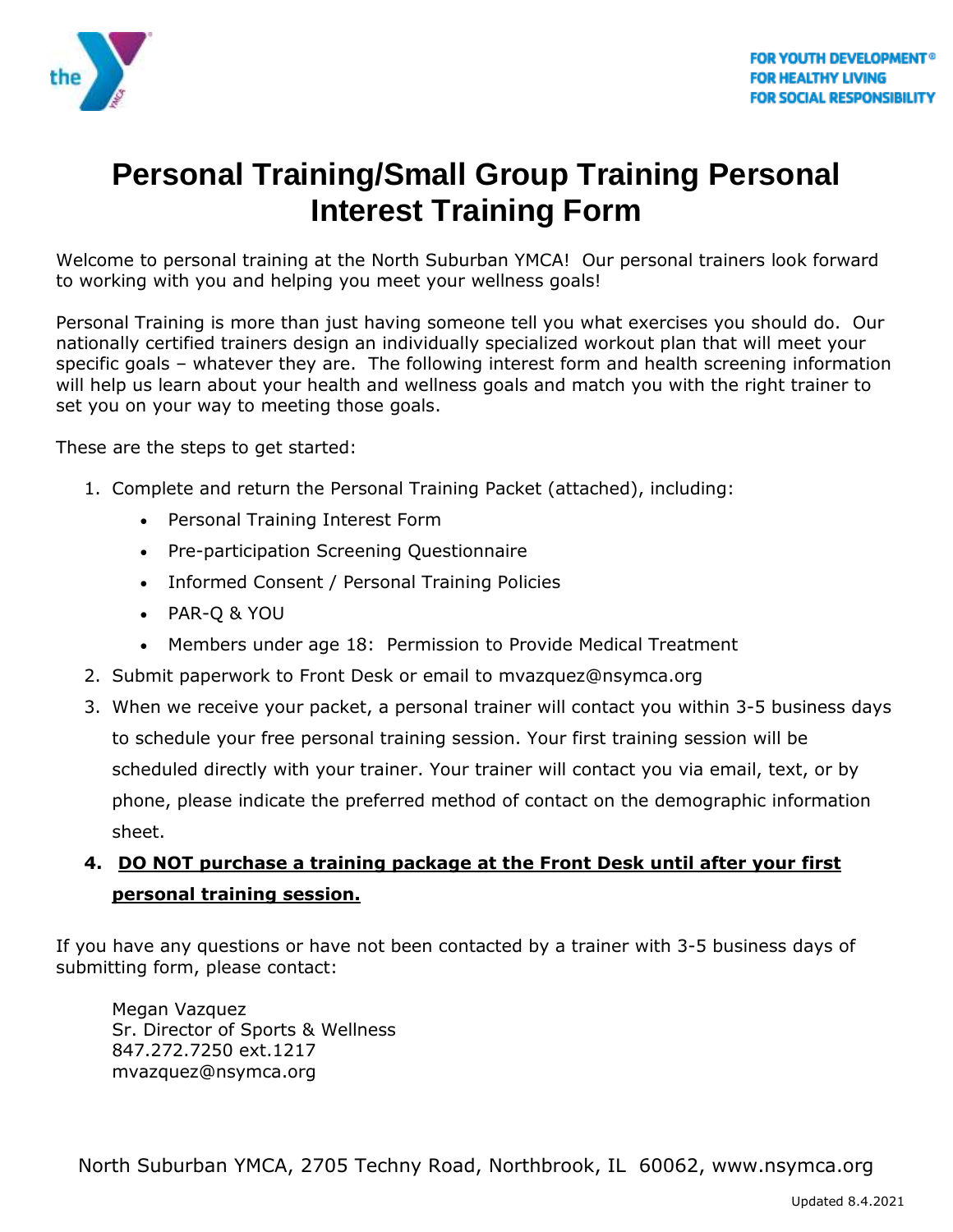

| What is your preferred method of contact (please circle):                                                                                                                                                                                                                        | Email<br><b>Phone Call</b><br>Text                                                                       |  |  |  |  |  |  |
|----------------------------------------------------------------------------------------------------------------------------------------------------------------------------------------------------------------------------------------------------------------------------------|----------------------------------------------------------------------------------------------------------|--|--|--|--|--|--|
| Have you already spoken to a NSYMCA Personal Trainer? Please Circle: Yes or No<br>If no, do you have a Trainer Preference:<br>$\Box$ Male<br>$\Box$ Female<br>□No preference                                                                                                     |                                                                                                          |  |  |  |  |  |  |
| How many days per week would you like to meet with a trainer? $\Box$ once $\Box$ twice $\Box$ three times $\Box$ not sure                                                                                                                                                        |                                                                                                          |  |  |  |  |  |  |
| When would you like to meet with a trainer (mark preferred days/times)?                                                                                                                                                                                                          |                                                                                                          |  |  |  |  |  |  |
| ⊓ Sun.<br>$\square$ Mon.                                                                                                                                                                                                                                                         | □ Tues. □ Wed. □ Thurs. □ Fri. □ Sat.                                                                    |  |  |  |  |  |  |
| □ Early morning (6:00am – 9:00am) □ Late morning (9:00am –12:00pm)                                                                                                                                                                                                               |                                                                                                          |  |  |  |  |  |  |
| $\Box$ Afternoon (12:00pm - 4:00pm)                                                                                                                                                                                                                                              | $\Box$ Evening (4:00pm - 9:00pm)                                                                         |  |  |  |  |  |  |
| Why do you want to work with a personal trainer? _______________________________<br>1.<br>2. Rank your top 5 goals $(1 = \text{most important})$ :                                                                                                                               |                                                                                                          |  |  |  |  |  |  |
| Add variety to my workout ______Increase energy<br><b>Build muscle</b><br>________Increase flexibility<br>Improve balance<br>_________ Injury rehab<br>Improve endurance<br>Lose weight: _____ pounds<br>Improve overall health<br>Pre/post natal<br>Improve technique/knowledge | Reduce body fat<br>Reduce stress<br>Sports specific training<br>Tone muscle                              |  |  |  |  |  |  |
| 3. What things would you like to improve in regard to your overall well-being? _____________________                                                                                                                                                                             |                                                                                                          |  |  |  |  |  |  |
| What is your current fitness level? $\Box$ Not active $\Box$ Occasionally<br>4.                                                                                                                                                                                                  | $\Box$ Often $\Box$ Always<br>$\Box$ Used to be                                                          |  |  |  |  |  |  |
| 5.                                                                                                                                                                                                                                                                               |                                                                                                          |  |  |  |  |  |  |
| Have you had a physical exam in the last year? $\Box$ No<br>6.                                                                                                                                                                                                                   | $\Box$ Yes                                                                                               |  |  |  |  |  |  |
| Does your physician approve your participation in a fitness program? $\Box$ No<br>7.                                                                                                                                                                                             | $\Box$ Yes                                                                                               |  |  |  |  |  |  |
| 8.                                                                                                                                                                                                                                                                               | Do you have any conditions/injuries (previous or current) we should know about? □ No □ Yes explain below |  |  |  |  |  |  |

the  $\sum_{\mathcal{B}}$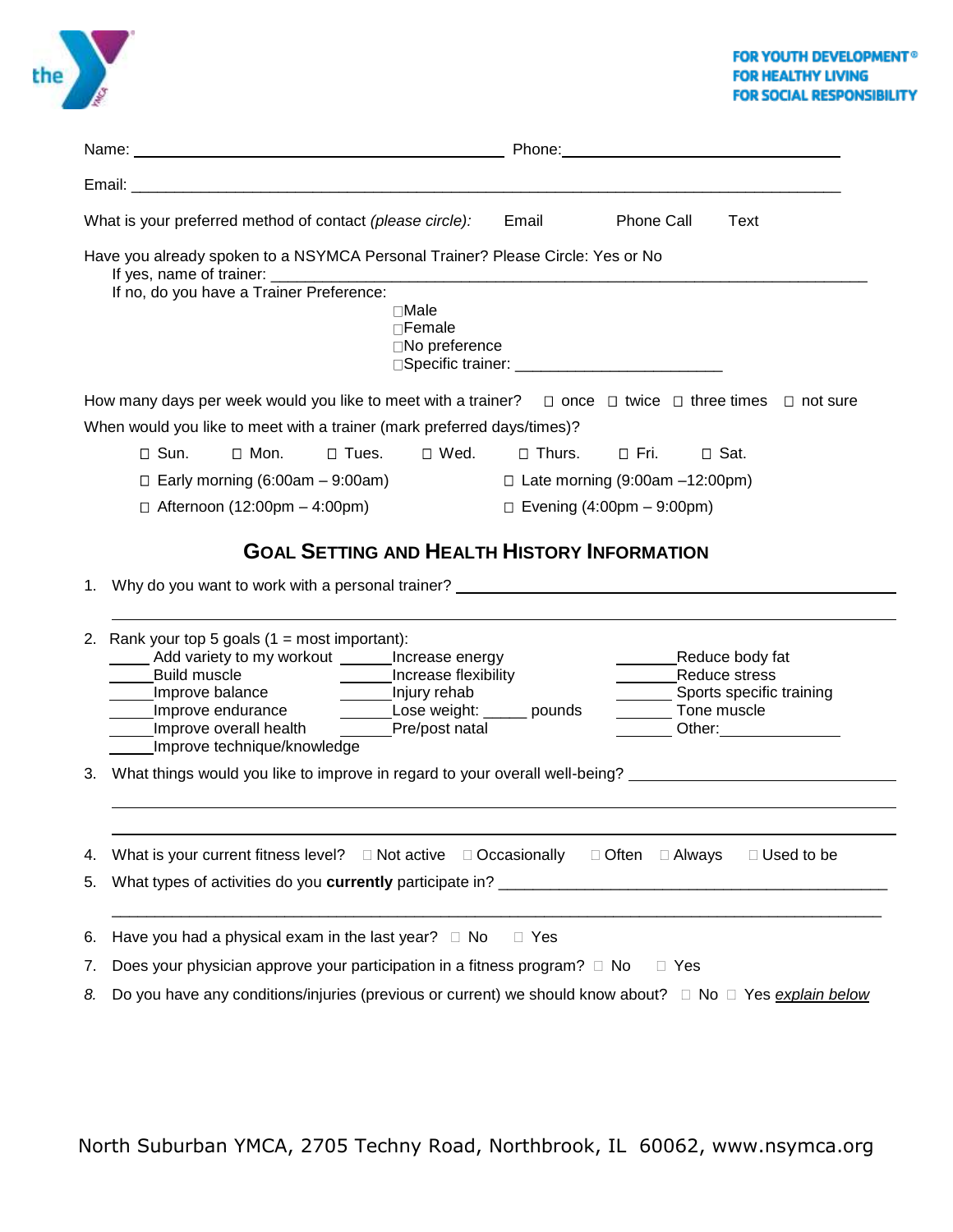

### **Pre-participation Screening Questionnaire**

(Modified from American College of Sports Medicine and American Heart Association Joint Position Statement)

Print Name:  $\sqrt{a}$  /  $\sqrt{b}$  /  $\sqrt{b}$  /  $\sqrt{b}$  /  $\sqrt{b}$  /  $\sqrt{b}$  /  $\sqrt{b}$  /  $\sqrt{b}$  /  $\sqrt{b}$  /  $\sqrt{b}$  /  $\sqrt{b}$  /  $\sqrt{b}$  /  $\sqrt{b}$  /  $\sqrt{b}$  /  $\sqrt{b}$  /  $\sqrt{b}$  /  $\sqrt{b}$  /  $\sqrt{b}$  /  $\sqrt{b}$  /  $\sqrt{b}$  /  $\sqrt{b}$  /

### Have you had in the past:

- ❑ Heart attack
- ❑ Heart surgery
- ❑ Cardiac catheterization
- ❑ Coronary angioplasty
- ❑ Pacemaker / implantable cardiac
- ❑ Defibrillator / rhythm disturbance
- ❑ Heart valve disease
- ❑ Heart failure
- ❑ Heart transplantation
- ❑ Congenital heart disease

#### Do you experience:

- ❑ Chest discomfort with exertion
- ❑ Unreasonable breathlessness
- ❑ Dizziness, fainting, or blackouts
- ❑ Heart medication

#### Cardiovascular risk factors:

- ❑ You are a man older than 45 years
- ❑ You are a women older than 55 years, have had a hysterectomy, or are postmenopausal
- ❑ You smoke, or quite smoking within the previous 6 months
- ❑ Your blood pressure is > 140/90 mm Hg
- ❑ You do not know your blood pressure
- ❑ You take blood pressure medication
- ❑ Your blood cholesterol level is > 200 mg/dL
- ❑ You do not know your cholesterol level
- ❑ You have a close blood relative who had a heart attack or heart surgery before age 55 (father or brother) or age 65 (mother or sister)
- ❑ You are physically inactive (< 30 minutes of physical activity on at least 3 days/week)
- ❑ You are > 20 pounds overweight

### ❑ **I have none of the above**

Signature of Participant Date of Participant Date of Participant Date of Participant Date of Participant Date

(Signature of parent of guardian if Participant is under age 18) The Contract of the Date

Signature of Personal Trainer **Date Date Date Date Date Date Date Date Date Date Date Date Date Date Date Date Date Date Date Date Date Date Date Date Date Date Date Da** 

North Suburban YMCA, 2705 Techny Road, Northbrook, IL 60062, www.nsymca.org

### Do you have:

- ❑ Diabetes
- ❑ Asthma or other lung disease
- ❑ Burning or cramping sensation in your lower legs when walking short distances
- ❑ Musculoskeletal problems that limit your physical activity
- ❑ Concerns about the safety of exercise
- ❑ Take prescription medication (s)
- ❑ You are pregnant

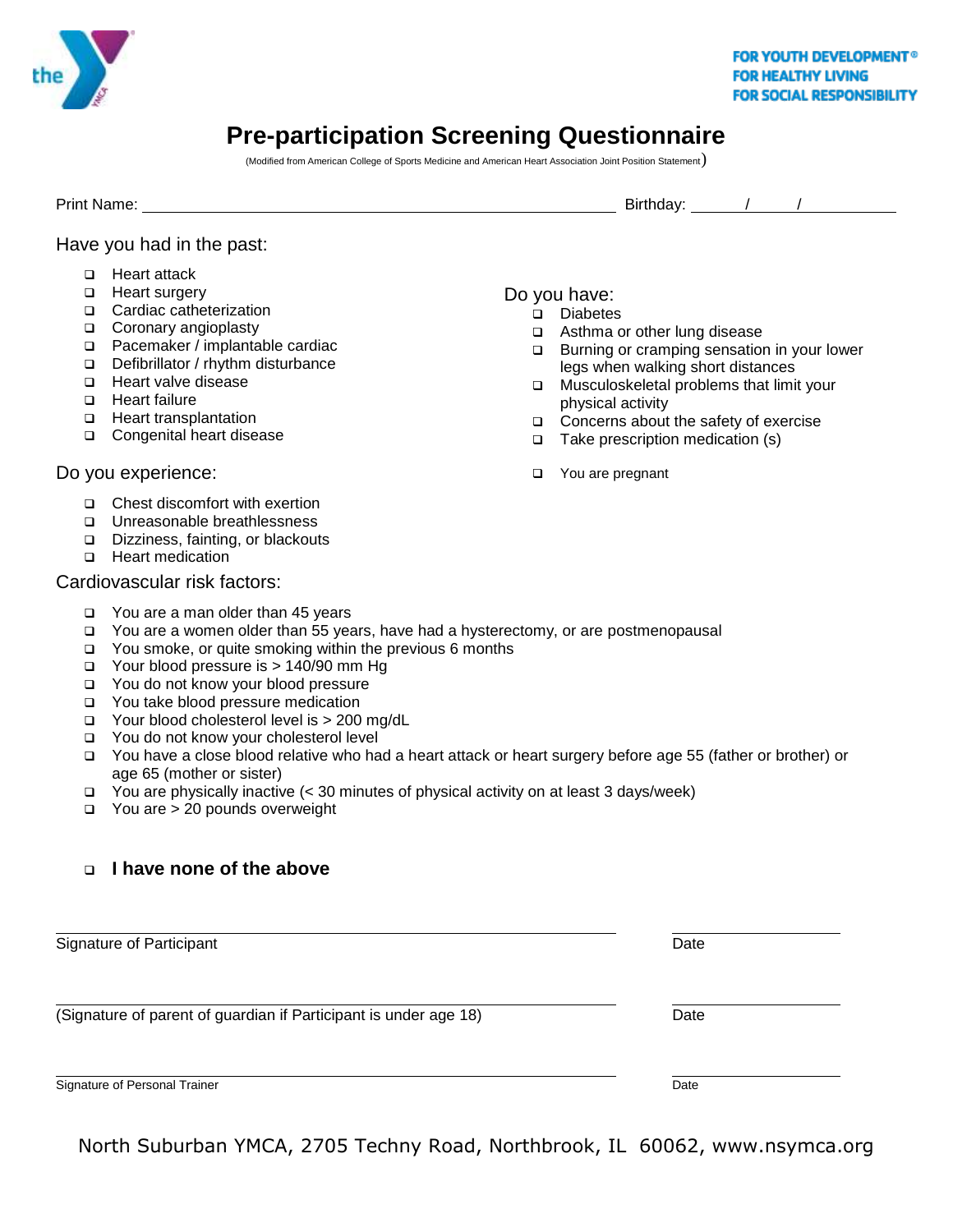

### **Informed Consent**

I, the same of the state of the state of print name), acknowledge that I have voluntarily chosen to participate in a personal training program of progressive physical exercise, which can enhance the musculoskeletal and cardiorespiratory systems. I acknowledge being informed of the possible strenuous nature of a personal training program and the potential for unusual, but possible, physiological results including, but not limited to, abnormal blood pressure, heart rate, fainting, heart attack or death. I understand that I am responsible for monitoring my own condition throughout the exercise program and should any unusual symptoms occur, I will cease my participation and inform the trainer of the symptoms. By signing this document, I assume all risk for my health and well-being and hold harmless of any responsibility, the trainer or the North Suburban YMCA. I understand that questions about exercise procedures and recommendations are encouraged and welcomed.

Participant's Signature (Signature of parent or legal guardian if participant is under the age of 18) Date

# **Personal Training Policies**

- You must provide **24-hour** notice to your trainer to reschedule a session. If you fail to provide adequate notice, you will be charged for the scheduled session. If your trainer misses your scheduled appointment without 24-hour notice, you will receive a free make-up session.
- All sessions will begin and end on time. Arriving late will result in an abbreviated training session.
- **The first session with your trainer is complimentary, please do not purchase sessions prior to this first meeting. After the first session, all sessions must be paid for in advance and a receipt must be presented to the trainer.** Your trainer may no longer meet with you if you have run out of sessions.
- All sessions expire 6 months from the date of purchase and are **non-refundable and non-transferrable**.
- If your personal trainer becomes ill, is away for an extended period of time, or leaves the North Suburban YMCA, another trainer that you approve will be assigned to you so that your fitness progress does not suffer. Refunds will not be issued due to a change in personal trainer.

#### **I have read and agree to the above policies.**

Signature of Participant **Date** 

(Signature of parent of guardian if Participant is under age 18) Date

Signature of Personal Trainer Communication of the Communication of Date Date Date Date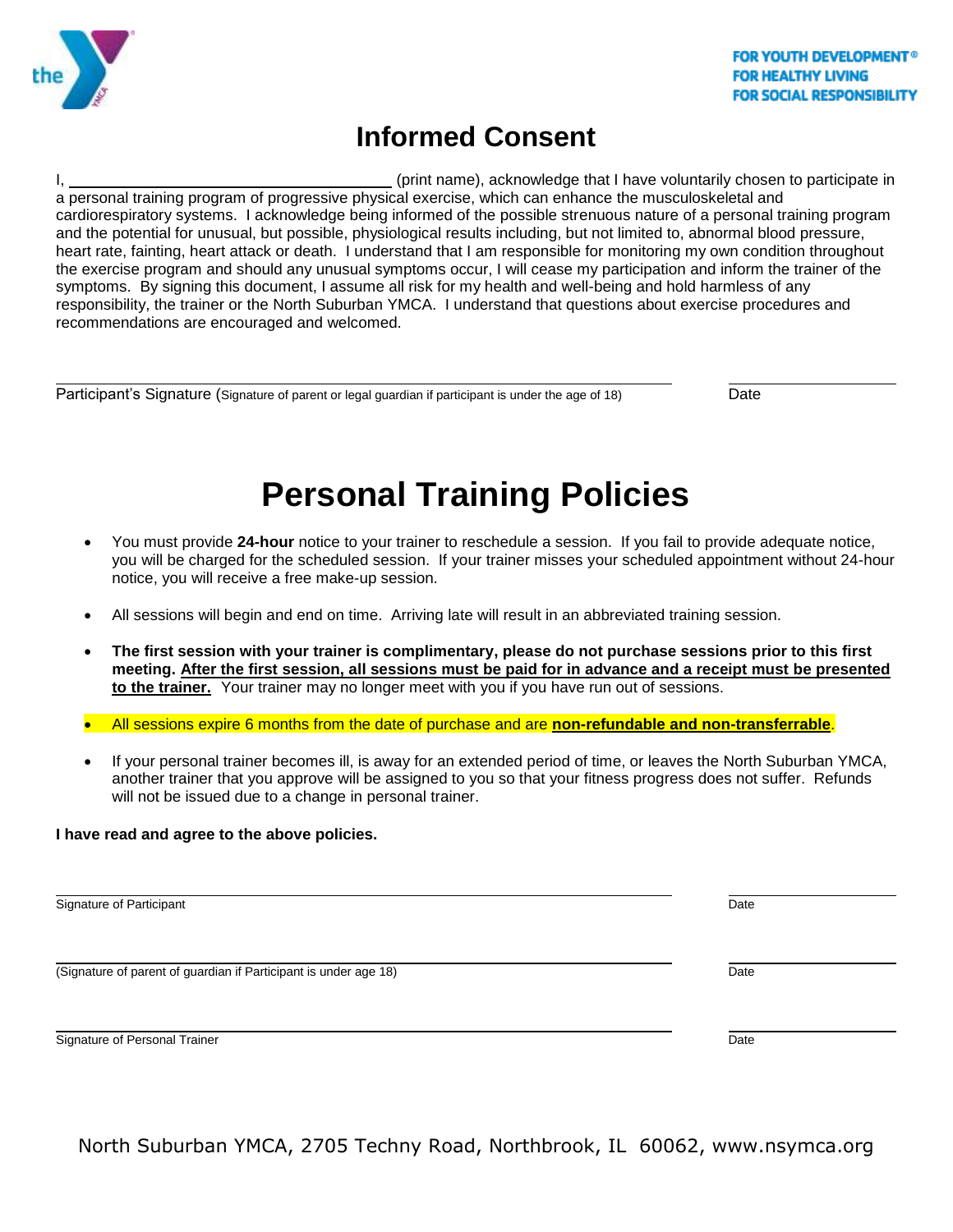

Physical Activity Readness<br>Questionnaire - PAR-Q<br>(revised 2002)

# **PAR-Q & YOU**

#### (A Questionnaire for People Aged 15 to 69)

Regular physical activity is fun and healthy, and increasingly more people are starting to become more active every day. Being more active is very safe for most people. However, some people should check with their doctor before they start becoming much more physically active.

If you are planning to become much more physically active than you are now, start by answering the seven questions in the box below. If you are between the ages of 15 and 69, the PAR-Q will tell you if you should check with your doctor before you start. If you are over 69 years of age, and you are not used to being very active, check with your doctor.

Common sense is your best guide when you answer these questions. Please read the questions carefully and answer each one honestly: check YES or NO.

| YES                                                                                                                                                                                                                                                                                                                                                                                                                                                                    |                                                                                             |                                                                                                                                               |                                                                                                                                                                                                                       |                                                                                                                                                                                                                                                                                                     |  |
|------------------------------------------------------------------------------------------------------------------------------------------------------------------------------------------------------------------------------------------------------------------------------------------------------------------------------------------------------------------------------------------------------------------------------------------------------------------------|---------------------------------------------------------------------------------------------|-----------------------------------------------------------------------------------------------------------------------------------------------|-----------------------------------------------------------------------------------------------------------------------------------------------------------------------------------------------------------------------|-----------------------------------------------------------------------------------------------------------------------------------------------------------------------------------------------------------------------------------------------------------------------------------------------------|--|
|                                                                                                                                                                                                                                                                                                                                                                                                                                                                        |                                                                                             | Has your doctor ever said that you have a heart condition and that you should only do physical activity<br>1.<br>recommended by a doctor?     |                                                                                                                                                                                                                       |                                                                                                                                                                                                                                                                                                     |  |
|                                                                                                                                                                                                                                                                                                                                                                                                                                                                        | Do you feel pain in your chest when you do physical activity?<br>2.                         |                                                                                                                                               |                                                                                                                                                                                                                       |                                                                                                                                                                                                                                                                                                     |  |
|                                                                                                                                                                                                                                                                                                                                                                                                                                                                        | In the past month, have you had chest pain when you were not doing physical activity?<br>з. |                                                                                                                                               |                                                                                                                                                                                                                       |                                                                                                                                                                                                                                                                                                     |  |
|                                                                                                                                                                                                                                                                                                                                                                                                                                                                        | Do you lose your balance because of dizziness or do you ever lose consciousness?<br>4.      |                                                                                                                                               |                                                                                                                                                                                                                       |                                                                                                                                                                                                                                                                                                     |  |
| п                                                                                                                                                                                                                                                                                                                                                                                                                                                                      |                                                                                             | 5.<br>Do you have a bone or joint problem (for example, back, knee or hip) that could be made worse by a<br>change in your physical activity? |                                                                                                                                                                                                                       |                                                                                                                                                                                                                                                                                                     |  |
|                                                                                                                                                                                                                                                                                                                                                                                                                                                                        |                                                                                             |                                                                                                                                               | is your doctor currently prescribing drugs (for example, water pills) for your blood pressure or heart con-<br>dition?<br>Do you know of any other reason why you should not do physical activity?                    |                                                                                                                                                                                                                                                                                                     |  |
|                                                                                                                                                                                                                                                                                                                                                                                                                                                                        |                                                                                             | 7.                                                                                                                                            |                                                                                                                                                                                                                       |                                                                                                                                                                                                                                                                                                     |  |
|                                                                                                                                                                                                                                                                                                                                                                                                                                                                        |                                                                                             |                                                                                                                                               | <b>YES to one or more questions</b>                                                                                                                                                                                   |                                                                                                                                                                                                                                                                                                     |  |
| vou                                                                                                                                                                                                                                                                                                                                                                                                                                                                    |                                                                                             |                                                                                                                                               | your doctor about the PAR-Q and which questions you answered YES.                                                                                                                                                     | Talk with your doctor by phone or in person BEFORE you start becoming much more physically active or BEFORE you have a fitness appraisal. Tell                                                                                                                                                      |  |
|                                                                                                                                                                                                                                                                                                                                                                                                                                                                        |                                                                                             |                                                                                                                                               |                                                                                                                                                                                                                       | . You may be able to do any activity you want - as long as you start slowly and build up-gradually. Or, you may need to restrict your activities to                                                                                                                                                 |  |
|                                                                                                                                                                                                                                                                                                                                                                                                                                                                        | answered                                                                                    |                                                                                                                                               | those which are safe for you. Talk with your doctor about the kinds of activities you wish to participate in and follow his/her advice.                                                                               |                                                                                                                                                                                                                                                                                                     |  |
|                                                                                                                                                                                                                                                                                                                                                                                                                                                                        |                                                                                             |                                                                                                                                               | . Find out which community programs are safe and helpful for you.                                                                                                                                                     |                                                                                                                                                                                                                                                                                                     |  |
| <b>NO to all questions</b><br>If you answered NO honestly to all PNR-Q questions, you can be reasonably sure that you can:<br>. start becoming much more physically active -- begin slowly and build up gradually. This is the<br>safest and nasiest way to go.<br>. take part in a fitness appraisal - this is an excellent way to determine your basic fitness so<br>that you can plan the best way for you to live actively. It is also highly recommended that you |                                                                                             |                                                                                                                                               |                                                                                                                                                                                                                       | . If you are not feeling well because of a temporary illness such as<br>a cold or a fever - wait until you feel better; or<br>. If you are or may be pregnant - talk to your doctor before you<br>start becoming more active.<br>PLEASE NOTE: If your health changes so that you then arswer YES to |  |
| have your blood pressure evaluated. If your reading is over 144/94, talk with your doctor<br>before you start becoming much more physically active.                                                                                                                                                                                                                                                                                                                    |                                                                                             |                                                                                                                                               |                                                                                                                                                                                                                       | any of the above questions, tell your fitness or health professional.<br>Ask whether you should change your physical activity plan.                                                                                                                                                                 |  |
|                                                                                                                                                                                                                                                                                                                                                                                                                                                                        |                                                                                             |                                                                                                                                               | this questionnaire, consult your doctor prior to physical activity.                                                                                                                                                   | Informed Use of the PAR-Q: The Canadian Society for Exercise Physiology, Health Canada, and their agents assume no liability for persons who undertake physical activity, and if in doubt after completing                                                                                          |  |
|                                                                                                                                                                                                                                                                                                                                                                                                                                                                        |                                                                                             |                                                                                                                                               | No changes permitted. You are encouraged to photocopy the PAR-Q but only if you use the entire form.                                                                                                                  |                                                                                                                                                                                                                                                                                                     |  |
|                                                                                                                                                                                                                                                                                                                                                                                                                                                                        |                                                                                             |                                                                                                                                               | NOTE: If the PAR-Q is being given to a person before he or she participates in a physical activity program or a fitness apprairal, this section may be used for legal or administrative purposes.                     |                                                                                                                                                                                                                                                                                                     |  |
|                                                                                                                                                                                                                                                                                                                                                                                                                                                                        |                                                                                             |                                                                                                                                               | "I have read, understood and completed this questionnaire. Any questions I had were answered to my full satisfaction."                                                                                                |                                                                                                                                                                                                                                                                                                     |  |
| <b>ILAME</b>                                                                                                                                                                                                                                                                                                                                                                                                                                                           |                                                                                             |                                                                                                                                               |                                                                                                                                                                                                                       |                                                                                                                                                                                                                                                                                                     |  |
| SIGNATURE                                                                                                                                                                                                                                                                                                                                                                                                                                                              |                                                                                             |                                                                                                                                               |                                                                                                                                                                                                                       | DATE:                                                                                                                                                                                                                                                                                               |  |
| SIGNATURE OF PARENT<br>or GUARDMA (for participants under the age of majority).                                                                                                                                                                                                                                                                                                                                                                                        |                                                                                             |                                                                                                                                               |                                                                                                                                                                                                                       | MTNESS.                                                                                                                                                                                                                                                                                             |  |
|                                                                                                                                                                                                                                                                                                                                                                                                                                                                        |                                                                                             |                                                                                                                                               | Note: This physical activity clearance is valid for a maximum of 12 months from the date it is completed and<br>becomes invalid if your condition changes so that you would answer YES to any of the seven questions. |                                                                                                                                                                                                                                                                                                     |  |
|                                                                                                                                                                                                                                                                                                                                                                                                                                                                        |                                                                                             |                                                                                                                                               | Health                                                                                                                                                                                                                | Santé                                                                                                                                                                                                                                                                                               |  |
|                                                                                                                                                                                                                                                                                                                                                                                                                                                                        |                                                                                             |                                                                                                                                               | Supported by<br>@ Canadian Society for Exercise Physiology<br>Canada                                                                                                                                                  | continued on other side<br>Canada                                                                                                                                                                                                                                                                   |  |